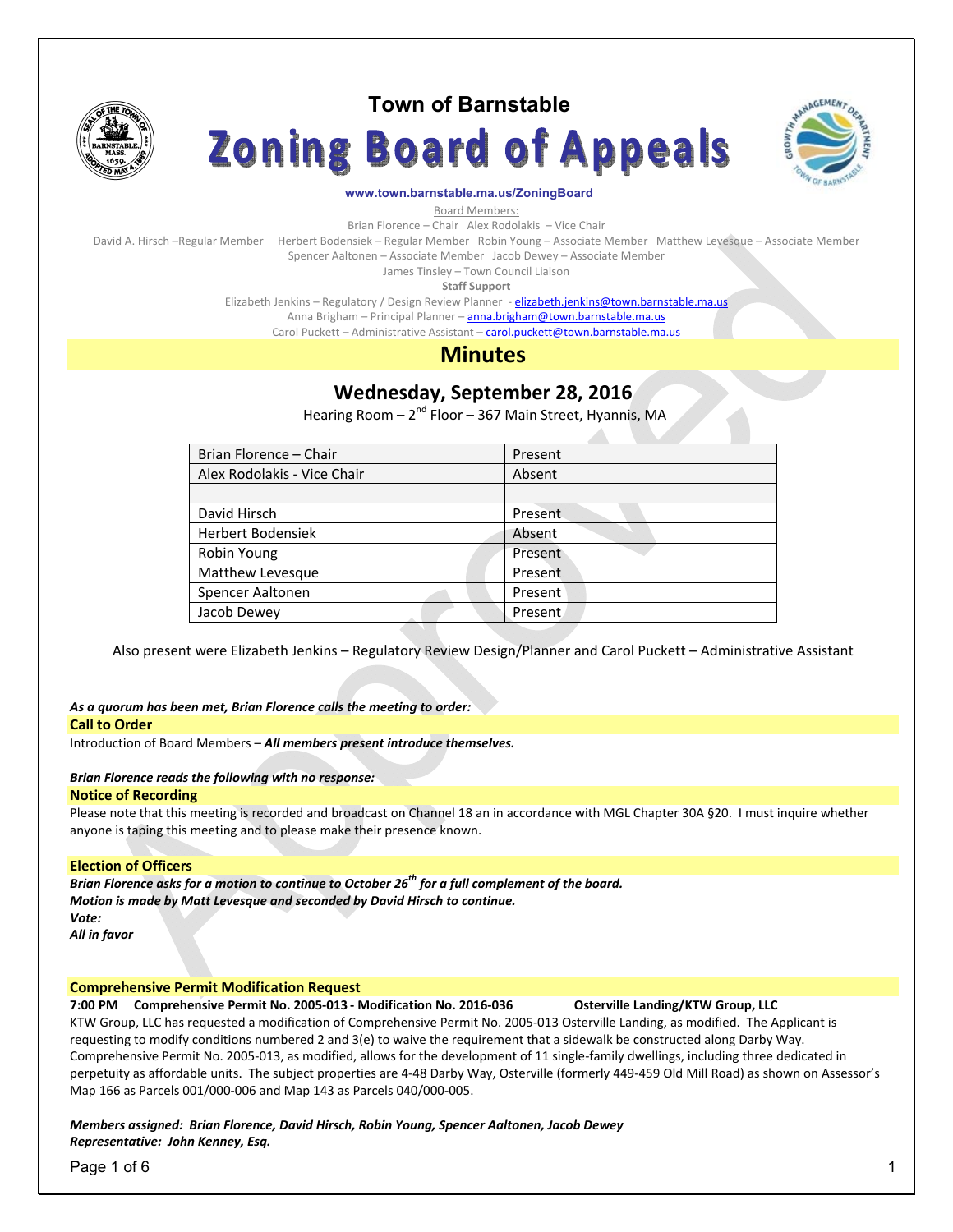*Attorney Kenney is here representing the KTW Group, LLC. Also with him tonight are two members of the Group; Chuck Tenago and Bob Welch. He gives a summary of the history of the development. They would like to request a waiver for the sidewalk as the lots are deficient in depth. The homes are built 20 feet from the side of the road. The sidewalk would destroy the ambience, make the driveways shorter and the expense of the sidewalks could be a burden to the affordable units in the development. All the houses have been sold with the exception of one with those owners who have also signed a petition asking to waive the requirement of the sidewalk.* 

*Jacob Dewey asks how the street drainage would be affected. Attorney Kenney states that there are no street drains, just a central retention area. Attorney Kenney states that also, instead of putting a granite curbing they would like to install a Cape Cod berm instead. Brian Florence reminds the members that there determination tonight is either a major or minor modification or whether a public hearing is necessary. Robin Young is concerned that eliminating sidewalks would change things dramatically and thinks that this should be a major modification.* 

*Brian Florence asks for public comment.* 

*Ray Lang of Osterville thinks that it would've been nice, according to how far from the road the houses were placed, to know their plans to eliminate the sidewalks and thinks sidewalks are a safety issue. He thinks that the members should find out when the builder decided they couldn't do sidewalks and would that be a requirement that would change their mind.* 

*Attorney Kenney states that the builder can put sidewalks in but that the owners in the development don't want them.* 

#### *Spencer Aaltonen makes findings:*

*The KTW Group, LLC., has requested a modification of Comprehensive Permit Comprehensive Permit 2005-013. The Applicant is seeking to change Conditions 2 and 3e to waive the requirement that a sidewalk be constructed along Darby Way. Comprehensive Permit #2005-013 as modified allows for the development of 11 single-family dwelling units, including three dedicated in perpetuity as affordable units. The subject properties are 4-48 Darby Way in Osterville formerly 449-459 Old Mill Road as shown on Assessor's Map 166 as Parcels 001/000-006; 143/040/000-005. The request to eliminate the requirement for the installation of a sidewalk is insubstantial, the request received by the Board on September 23, 2016 is granted. This decision shall modify condition No. 3(e) of the Comprehensive Permit. All other conditions of the Comprehensive Permit shall remain in full force and effect."* 

*Brian clarifes that the motion is a combination of findings and motion to grant a minor modification. Seconded by David Hirsch Vote: AYE: Brian Florence, David Hirsch, Spencer Aaltonen NAY: Robin Young, Jake Dewey* 

*Robin Young states that the reason he voted in the negative was because sidewalks enhance a neighborhood, should promote walkability, are for safety and that eliminating it will affect the future of what's going to happen to these neighborhoods.* 

*Jake Dewey thinks that when granted, this was a substantial permit and was part of the plans from the beginning.* 

*Majority rules.* 

# **MINOR MODIFICATION GRANTED**

#### **New Business**

#### **7:00 PM Appeal No. 2016-032 48 Magnolia Avenue, LLC**

48 Magnolia Avenue, LLC. has applied for a modification of Special Permit No. 2016-020 pursuant to Section 240-91.H(3) Developed Lot Protection. The applicant is proposing to modify Special Permit No. 2016-020 to allow the construction of an 18 foot by 36 foot pool and a 6 foot by 6 foot deck expansion. The proposed pool and deck will increase lot coverage from 5,078 square feet (13.5%) approved in Special permit No. 2016-020 to 5,695 square feet (15.1%). The property is located at 48 Magnolia Avenue (formerly 32 and 34 Magnolia Avenue), Centerville, MA as shown on Assessor's Map 225 as Parcels 011 and 035. It is located in the Residence D-1 Zoning District.

*Spencer Aaltonen recuses himself. Jake Dewey also discloses that he is a friend of the engineer on the project. Brian Florence asks Attorney Albert Schulz if he has a problem with Jake Dewey sitting on this. Attorney Schulze states that he does not.* 

*Members assigned: Brian Florence, David Hirsch, Robin Young, Matt Levesque, Jake Dewey* 

*Attorney Albert Schulz is representing the applicant and introduces Linda Bradley, one of the members of the LLC., and Chuck Nolan from Sullivan Engineering. He gives summary of relief being requested. The client would like to allow a pool to be added and a 6X6 deck expansion.* 

Page 2 of 6 2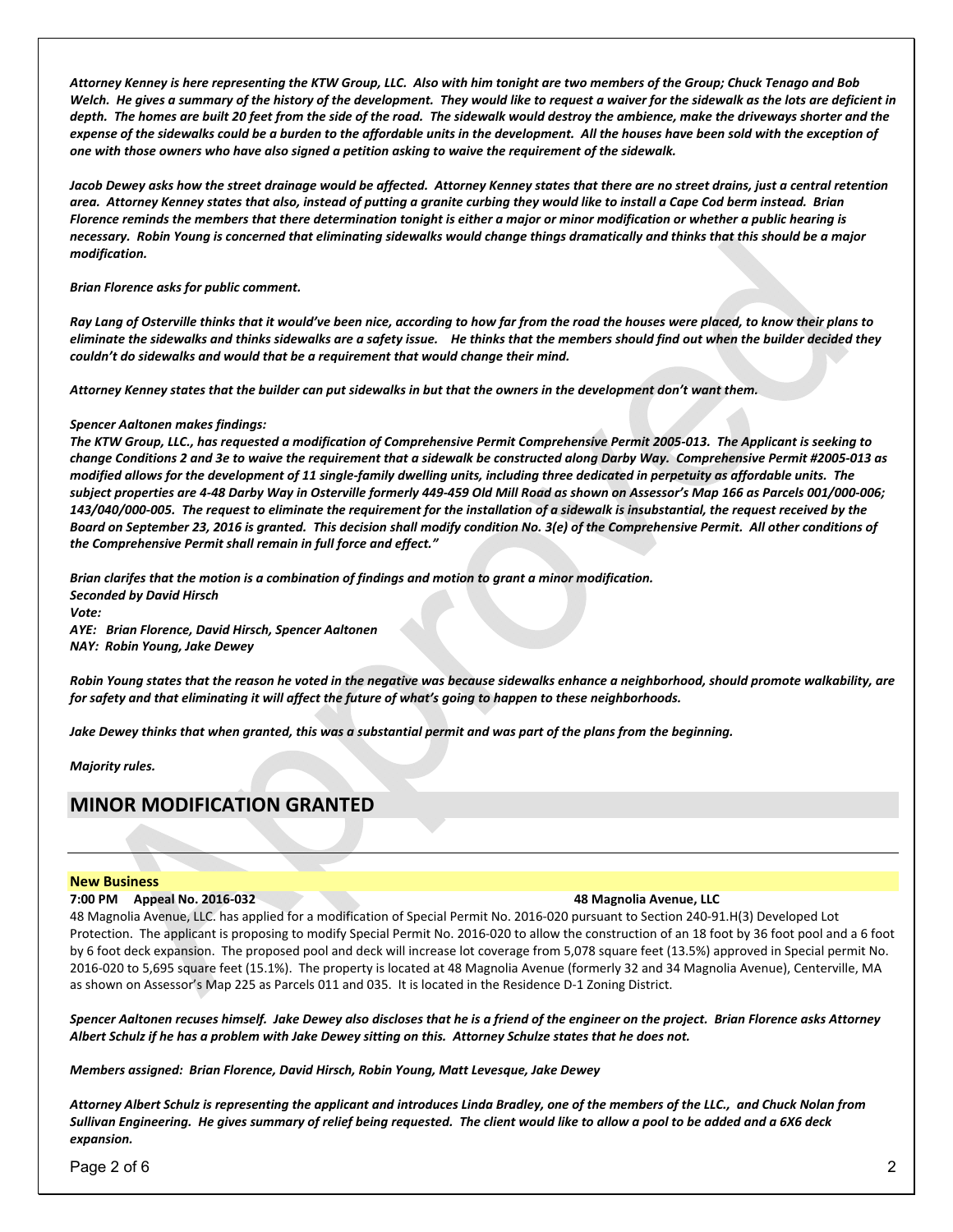#### *Brian Florence asks for public comment. No one speaks. David Hirsch makes findings:*

#### **Special Permit Findings**

For all Special Permits, the Board is required to make general findings pursuant to § 240-125(C). The Board should review the evidence presented by the Applicant, staff, and members of the public and, after weighing such evidence, is encouraged to articulate if and how the evidence contributes to each of the required findings.

• **The application falls within a category specifically excepted in the ordinance for a grant of a special permit.** 

Massachusetts General Law Chapter 40A, Section 14 authorizes the Board to modify any order or decision in conformity with the provisions of the chapter. Special Permit No. 2016-020 was granted pursuant to Section 240-91(H)(3), which allows for the complete demolition and rebuilding of a residence on a nonconforming lot by Special Permit.

- **Site Plan Review is not required for single-family residential dwellings.**
- **After an evaluation of all the evidence presented, the proposal fulfills the spirit and intent of the Zoning Ordinance and would not represent a substantial detriment to the public good or the neighborhood affected.**

Further, Section 240-91(H)(3) requires the Board to find that if the proposed demolition and rebuilding cannot satisfy the criteria established is H.(1) As-Of-Right, then the Board may allow the demolition and rebuilding by Special Permit provided the Board finds that:

- **The proposed yard setbacks must be equal to or greater than the yard setbacks of the existing building.** The previously existing dwelling had a front yard setback of 21.2 feet from Magnolia Avenue and the new dwelling has a front yard setback of 21.4 feet thereby improving the encroachment into the required setback. The pool and deck are in compliance with all required setbacks.
- **The proposed lot coverage shall not exceed 20% of the existing lot coverage, whichever is greater.** The proposed lot coverage is 15.1%, inclusive of the pool.
- **The floor area ratio shall not exceed 0.30 or the existing floor area ratio of the structure being demolished, whichever is greater.** The FAR is unchanged at .18.
- **The building height, in feet, shall not exceed 30 feet to the highest plate and shall contain no more than 2 ½ stories. The grade to the top plate is 25 feet 4 inches, and to the ridge is 31 feet 11 inches. The dwelling is 2 ½ stories.** The proposed pool and deck do not impact building height.

The Board is also asked to find that:

• **The proposed new dwelling would not be substantially more detrimental to the neighborhood than the existing dwelling.** 

#### *Vote:*

*All in favor* 

*David Hirsch makes a motion to grant the relief being sought with the following conditions:* 

#### **Conditions**

- 1. Special Permit No. 2016-032 is granted to 48 Magnolia Avenue LLC for the construction of an 18 foot by 36 foot pool and a 617 square foot deck expansion at 48 Magnolia Avenue, Centerville.
- 2. The site development shall be constructed in substantial conformance with the plan entitled "Site Plan Improvements at 48 Magnolia Avenue" dated November 10, 2015 with a last revision date of September 1, 2016, drawn and stamped by Sullivan Engineering and Consulting.
- 3. The total lot coverage of all structures and the pool on the lot shall not exceed 15.1% and the floor-area ratio shall not exceed .18.
- 4. The proposed redevelopment shall represent full build-out of the lot. Further expansion of the dwelling or construction of additional accessory structures is prohibited without prior approval from the Board.
- 5. All mechanical equipment associated with the dwelling and pool (air conditioners, electric generators, etc.) shall be screened from neighboring homes and the public right-of-way.
- 6. The decision shall be recorded at the Barnstable County Registry of Deeds and copies of the recorded decision shall be submitted to the Zoning Board of Appeals Office and the Building Division prior to issuance building permit. The rights authorized by this special permit must be exercised within two years, unless extended.

#### *Seconded by Robin Young*

Page 3 of 6 3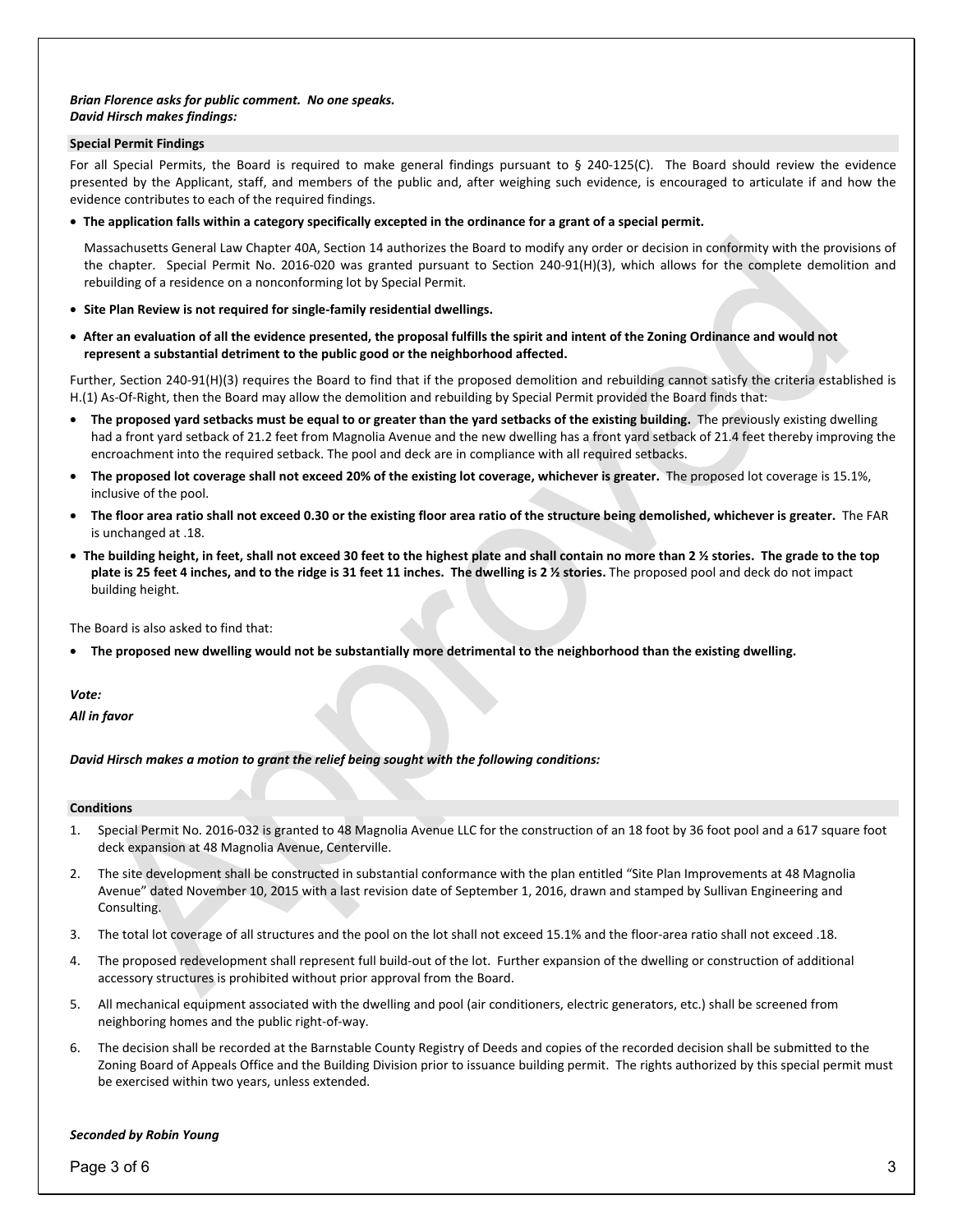# **GRANTED WITH CONDTIONS**

#### *Brian Florence reads the following into the record:*

#### **Old Business**

#### **7:00 PM Appeal No. 2016-028 E R & C Enterprises, Inc.**

E R & C Enterprises, LLC has petitioned for a Special Permit in accordance with Section 240-25(C)(1) – Conditional Uses in the Highway Business District for a retail convenience store and food establishment with drive-through. The Applicant, who currently operates a pre-existing nonconforming gas station with car wash and retail, intends to remove the existing drive-through car wash, including all equipment and underground tanks, and construct a 980 square foot addition with a relocated drive-through at the rear of building. The drive-through would be converted to a takeout beverage and food lane. The retail sale of gasoline, a pre-existing nonconforming use, is proposed to continue. The property is located at 577 West Main Street, Hyannis, MA as shown on Assessor's Map 269 as Parcel 003. It is located in the Highway Business (HB) Zoning District and the Wellhead and Groundwater Protection Overlay Districts.

Opened August 24, 2016 – no members assigned – public comment taken, continued to September 14, 2018, continued to September 28, 2016.

#### *Members assigned: Brian Florence, David Hirsch, Robin Young, Matt Levesque, Spencer Aaltonen*

#### *Representative: David Lawler, Esq.*

*Attorney Lawler is here representing the owner who is also here tonight. Randy Hart, the traffic expert is also here. He gives summary of history of application before the board and the relief being requested. He thinks traffic and flow are the main concerns. He points out minor areas where the property may encroach onto Town property. He had met with Mark Ells – Town Manager at which time they discussed the owner adopting and maintaining that space. They would be open to the verbiage to that affect. He states that he also has petitions from people who work and live near the subject property who are in favor and notes that he is aware of letters n the file from people in opposition. He also thinks that this is a win because of the lessening of the environmental impact of the existing car wash where the water discharges into the sewer. He doesn't think the traffic and queuing is a problem. He proposes, as a condition of the special permit, to paint a queue line after eight cars and install a sign approved by ZBA staff to that affect. If any cars are behind that line, an employee will be instructed to walk over and instruct that vehicle to either leave or park and go inside. He feels this will eliminate any queuing on site.* 

*Randy Hart from Vanasse Hangen and Brutlin, LLC., traffic consultant speaks. He gives summary of what is currently existing on site and the proposal. Two full access driveways that are currently 40' wide and will be reduced to 30' wide. The two full access driveways to West Main Street will be modified: the western driveway will be a right -in only and the eastern will be egress only. The have done a traffic study dated July, 2016 which was submitted which focused on summer peak traffic. He did receive initial response from the peer traffic consultant who stated that his traffic study was sufficient to access the impacts of the project. What he would like to address is are two things that were in the peer traffic consultants letter which were a request to collect data from two locations of a similar type coffee facility in the area for which they have provided data from three facilities, and comments about site plan suggestions. The traffic counts were done during critical time periods for Dunkin' Donut facilities in the area: two of which are very similar to what is anticipated here. He gives the addresses of the similar facilities. He summarizes the queue statistics during critical periods. Mr. Hart states that they also addressed other comments/questions from the peer traffic consultant who requested a delivery truck turnaround template for ingress and egress, stop signage and a request for bike racks which they inserted on the site plan.* 

*Mr. Giles Hamm, the peer traffic consultant from VAI is here to speak. He indicates that he has not seen the plan submitted by Randy Hart showing the 22' of car. He states that he has submitted comment letters dated August 3rd and September 20th. He gives a quick overview of his review of the July traffic study. He states that the vehicle trips in the area will go from 95 vehicle trips in one hour. However, with a donut drive through there will be an additional 166 trips = 260 trips total. The real issue here is queuing and circulation. He states that a 9 car queue is an average of the two sites that the traffic consultant looked at. His concern is that there will be more than 9 cars. He believes that there will be more than 10 cars in the queue during the morning peak hours.* 

*They discuss the queue at this and other similar sites.* 

*Brian Florence calls a 5 minute recess.* 

*Back in session. Brian Florence asks for public comment.* 

*Ann Marie Moriarity from Old Craigville Road::* 

- *thinks this will be detrimental to this area because of the increase of traffic*
- *is concerned for the children in the adjacent school as well as the early learning center*
- • *is concerned about public safety response times*

• *traffic speed* 

Page 4 of 6 4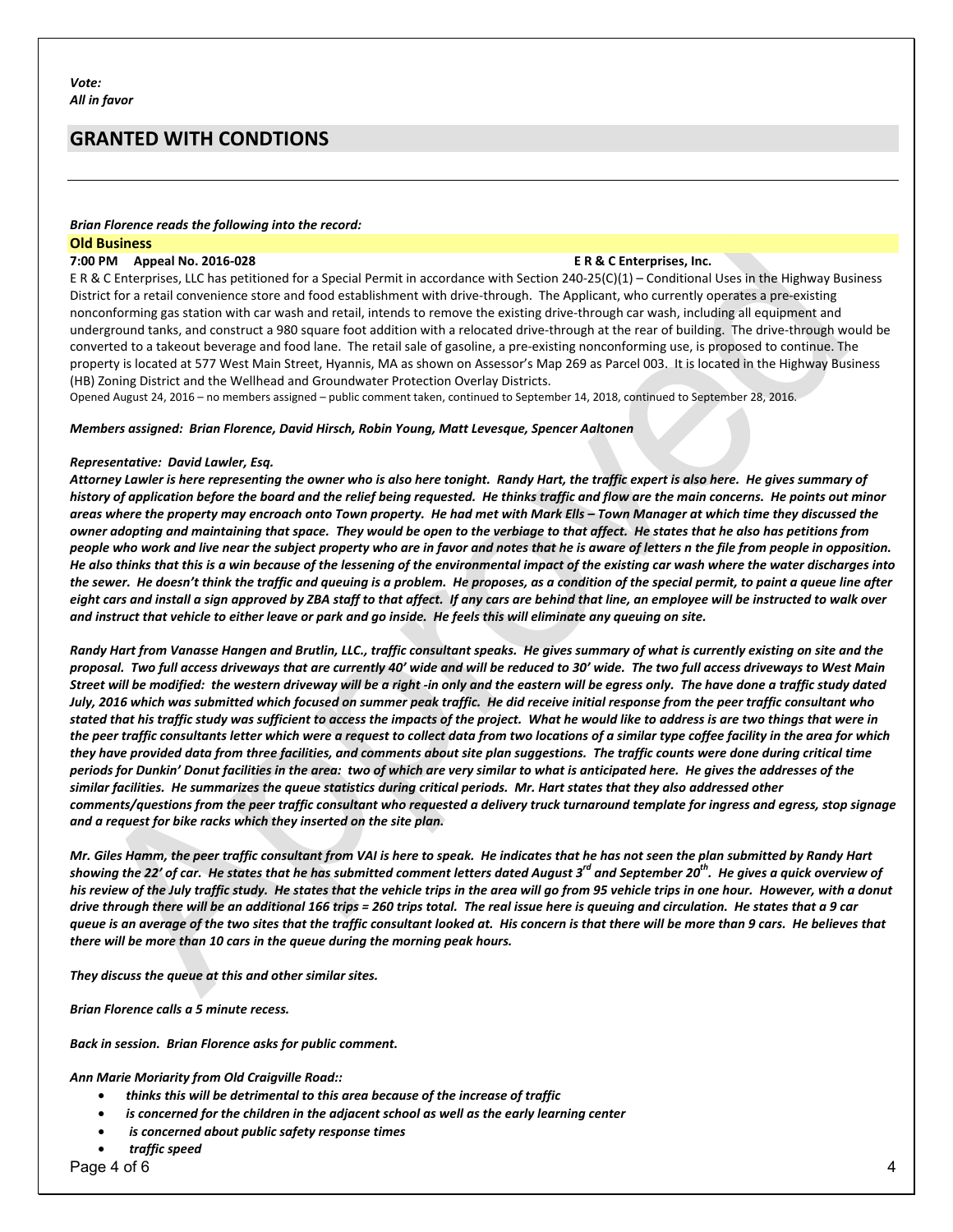- *large truck traffic for delivery of food and gas as to what time and additional noise*
- *storage and disposal of food product*
- *what will the hours be*
- *will there potential for loitering*
- *the convenience store that is already there was never permitted*
- *was the April traffic study done while the school was in session or during April school vacation*

*Dan Griffin, Enrico Diani of 33 Blue Jay Drive and Richard Poplasky of 12 Edgewood Road all speak in favor of this proposal.* 

*Elizabeth Jenkins notes that 4 letters from abutters with concerns from Pauline Antil, Katherine Moriarity, Ann Marie Moriarity, and Janice Nash as well as a petition signed by 508 customers in support and 28 letters of support (See ZBA file: 2016-028)* 

*Brian Florence asks Elizabeth Jenkins about adding a condition for the applicant to come back in order for the board to review traffic accidents and traffic flow in a period of time (possibly 18 months) from now considering the need for them to finish construction.* 

#### *Matt Levesque makes findings.*

#### *Special Permit Findings*

*E R & C Enterprises, LLC has applied for a Special Permit pursuant to Section 240-25(C)(1) – Conditional Uses in the Highway Business District for a retail convenience store and food establishment with drive-through. The Applicant, who currently operates a preexisting nonconforming gas station with car wash and retail, intends to remove the existing drive-through car wash, including all equipment and underground tanks, and construct a 980 square foot addition with a relocated drive-through at the rear of building. The drive-through would be converted to a takeout beverage and food lane. The retail sale of gasoline, a preexisting nonconforming use, is proposed to continue. The property is located at 577 West Main Street, Hyannis, MA as shown on Assessor's Map 269 as Parcel 003. It is located in the Highway Business (HB) Zoning District and the Wellhead and Groundwater Protection Overlay Districts.* 

*For all Special Permits, the Board is required to make general findings pursuant to § 240-125(C). The Board should review the evidence presented by the Applicant, staff, and members of the public and, after weighing such evidence, is encouraged to articulate if and how the evidence contributes to each of the required findings.* 

*In application number 2016-028, E R & C Enterprises, LLC., has requested a Conditional Use Special Permit for retail/convenience store with drive-through at 577 West Main Street, Hyannis, MA.* 

- 1. *Section 240-25(C)(1) of the Zoning Ordinance allows any use permitted in the B District with a Conditional Use Special Permit.*
- 2. *The proposed use and plan received Site Plan Approval, as evidenced by the letter dated January 5, 2016.*
- 3. *After an evaluation of all the evidence presented, the proposal fulfills the spirit and intent of the Zoning Ordinance and would not represent a substantial detriment to the public good or the neighborhood affected.*
- 4. *The proposed use of the property will not substantially adversely affect the public health, safety, welfare, comfort or convenience of the community and the proposed use is consistent with the local comprehensive plan which designates the area for commercial infill and redevelopment.*

*Vote: All in favor* 

*Matt Levesque makes a motion to grant the relief being sought with the conditions as outlined in the Staff Report dated July 6, 2016, being conditions 1-7 but add condition #8 which will state that an eight (8) vehicle queue will be in place with a gas station attendant supervision and #9 that will state that after an 18 month period that a police report will be provided showing a traffic report and any traffic concerns.* 

#### *Seconded by David Hirsch.*

*Elizabeth Jenkins states that in summary of their discussion that the board would like to ask for a modification to the site plan to include a line showing the limits of the queue and that the site plan shall be submitted to the ZBA's records as well as to the Building Division's records prior to any issuance of building permits and that the gas station shall be a full-service gas station with an attendant who will monitor the queue and direct cars over the line to park and enter the facility for service and that at any time should the business model for full-service change that it should necessitate a modification to this special permit, that the Town Manager approval of the use of the right-of-way and the landscaping and that the groundwater monitoring equipment located to the rear of the property – when DEP deems it no longer necessary and removed, that the site shall be improved and landscaped per the plan within a period of six (6) months, the review of the traffic accident report after eighteen (1\*) months , and that the applicant has asked for a general purpose of the drive-through food service to that of a* 

Page 5 of 6 5  $\,$  5  $\,$